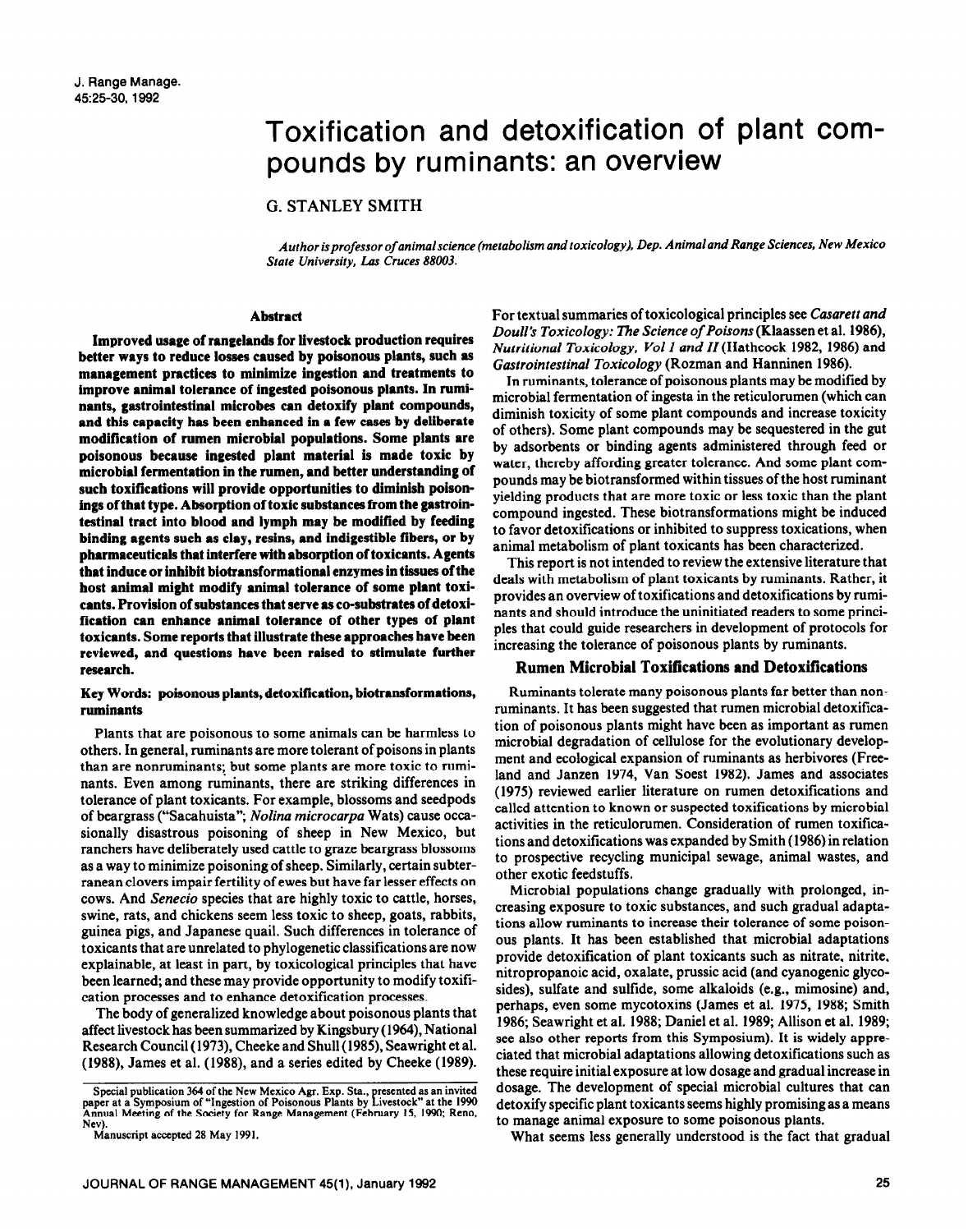ruminal changes, which could increase ruminant tolerances of poisonous plants, might be lost suddenly. This was illustrated almost 30 years ago in an experiment at the Unversity of Illinois (Hatfield and Smith 1963). Although it dealt with nitrate added to the diet as a pure chemical rather than nitrate in a poisonous plant, the principle is the same. Lambs were fed a diet with 69% ground corn in which either soybean meal or urea provided most of the supplemental nitrogen. Potassium nitrate was included in diets of some lambs as 1.5% of ration for 55 days, as 4.0% of ration for the next 25 days and as 5.0% of ration for another 23 days. Lambs fed soybean meal gained more weight than those fed urea, and nitrate reduced gains by lambs fed soybean meal, as was expected. Unexpectedly, dietary nitrate increased gains of lambs fed diets with urea as main nitrogen source. Also unexpectedly, some lambs that had adapted to the diet with added nitrate were acutely poisoned when their nitrate-containing diet was replaced after a similar, but nitrate-free, diet had been substituted for only one day (G.S. Smith and E.E. Hatfield, unpublished data).

Animal tolerance of poisonous plants that might require microbial adaptation over many days of gradually increasing ingestion of toxicant could similarly be lost through changes of diet lasting only a few hours. For cattle and sheep on rangelands the management of supplements, water, or movement among grazing areas could contribute to, or detract from, the adaptations that allow detoxification of ingested poisonous plants.

# **Sequestration and Binding of Toxicants**

Some kinds of plant toxicants can be sequestered in the ingesta, thereby preventing their absorption from the gastrointestinal tract and, in essence, providing detoxification. Activated charcoal has been used effectively to adsorb some kinds of poisons and prevent their absorption (Buck et al. 1982, Klaassen et al. 1986). Specialized resins, such as cholestryramine (which adsorbs compounds like cholesterol and lipophilic pesticide residues like DDT and heptachlor), can be selected or developed specifically to sequester restricted types of compounds and thereby diminish absorption or toxic substances. Some clays in their natural form have capacities to bind certain types of toxicants, and others can be modified in ways that enhance the binding of specific types of chemicals. The inclusion of a specific type of clay (HSCAS; hydrated sodium<br>calcium aluminosilicate: "Novasil"<sup>IM</sup>) into diets for animals fed calcium aluminosilicate; "Novasil" ) into diets for animals fed moldy grain has effectively diminished absorption of mycotoxins such as aflatoxin (USDA-ARS 1990). This approach has wide possibilities in regard to livestock managed under circumstances that afford administration of treatments in feed supplements consumed daily. Livestock grazing rangelands, where daily monitoring or daily provision of supplemental feeds is unfeasible, would benefit more consistently from binding agents such as colloidal clays that could be suspended in the drinking water.

## **Biotransformation of Absorbed Compounds**

When plants are ingested by animals, numerous substances other than nutrients generally are absorbed from the gut, transported through the circulatory system (lymph as well as blood) to various organs and tissues, metabolized from "parent compounds" (i.e., whatever forms that were absorbed) to various metabolites (altered forms), and then excreted in some form. Many examples are available in the literature about poisonous plants, showing that nontoxic substances in plants can be converted in the animal tissues to metabolites that cause poisoning (see Cheeke 1989). Animals vary widely in their capacities to biotransform absorbed drugs, xenobiotics, and nonnutritive substances in plants, and differences among species have been emphasized (Oser 1981, Caldwell 1989). Toxicological studies often require usage of some species as models or surrogates of other species, but proper usage

requires careful interpretations and cautious extrapolations.

Substances absorbed from the gut into blood usually pass to the liver which, therefore, has "first pass" in metabolism of nutrients and biotransformations of nonnutrient substances. Using 8 species of laboratory animals commonly used in toxicity testing, Gregus et al. (1983) compared activities of biotransformational enzymes in their livers. Trout, quail, mice, rats, guinea pigs, rabbits, cats, and dogs were similar in respect to some biotransformational enzymes and very dissimilar in others. In some cases, livers of trout or quail resembled livers of rats more than livers of mice did. Biotransformational enzyme activities in these species varied widely and in ways not explained by phylogenetic relationships. Smith and associates (1984) similarly studied biotransformational enzymes in livers of rats, swine, sheep, and cattle, under circumstances allowing comparisons of results with those reported by Gregus et al. (1983). Liver data from swine, sheep, and cattle were compared with liver data from dogs, cats, rabbits, guinea pigs, rats, mice, quail, and trout by Watkins and Klaassen (1986), who concluded (p. 933):

3everal hundred- to several thousand-fold differences between species in enzymatic activities for certain substrates under well defined conditions emphasize the need for caution and the risk of error in extrapolation of xenobiotic metabolism from one species to another. In spite of these uncertainties, knowledge of the rate of biotransformation may help us predict the fate of new chemicals in various species.

Comparative hepatic data from Watkins and Klaasen (1986) are shown in Figure 1 (reprinted from J. Anim. Sci. with permission of editor).



#### Fig. 1. Species variation in hepatic microsomal UDP-glucuronosyltransferase activity toward 1-naphthol, chloramphenicol and phenolphtaelein **(top figure), and estrone, testosterone and bilirubin (bottom figure). Data are expressed as a percentage of the value obtained for rat liver.**

If species "A" differs from species "B" by lOO-fold in regard to activities of a particular hepatic enzyme that biotransforms a particular toxicant, that should not imply that species "A"is lOO-fold more tolerant of (or susceptible to) that toxicant than species "B". It does suggest that they might differ greatly, and probably would differ greatly, if the toxicant under consideration should reach the livers of these species in similar form and equal amounts. But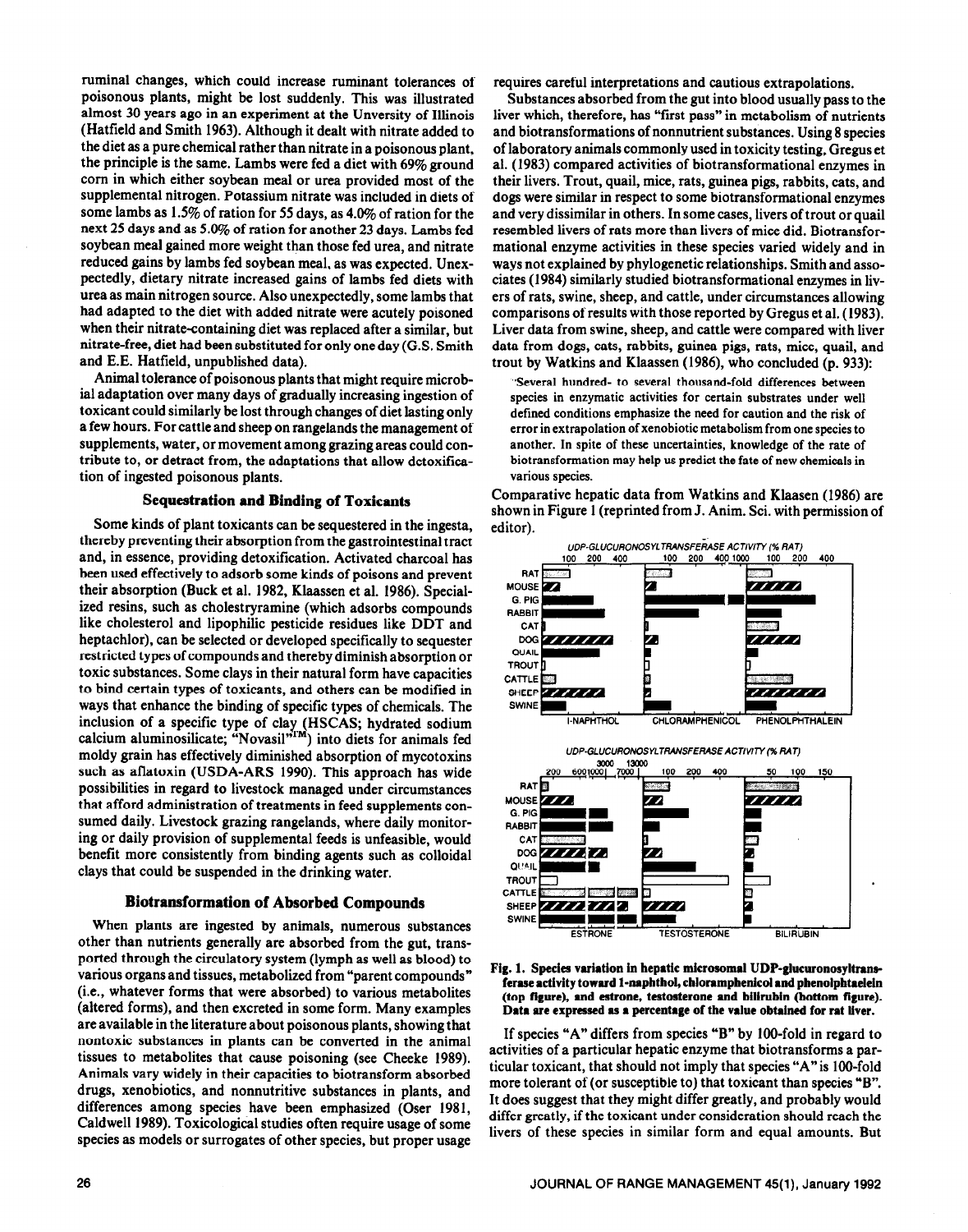Table 1. Protein concentrations in tissue preparations, microsomal cytochrome P-450 contents, and activities of biotransformational enzymes in cytosolic and microsomal fractions of hepatic, renal, and ileal tissues froms cows and ewes<sup>abc</sup>.

| Item                            | Liver        |                       |           | Kidney           |                    |           | lleum              |                     |       |
|---------------------------------|--------------|-----------------------|-----------|------------------|--------------------|-----------|--------------------|---------------------|-------|
|                                 | Bovine       | Ovine                 | <b>SE</b> | <b>Bovine</b>    | Ovine              | <b>SE</b> | <b>Bovine</b>      | Ovine               | SE.   |
| Microsomal protein <sup>d</sup> | 17.09        | 16.78                 | 1.07      | 11.098           | 8.72 <sup>h</sup>  | .66       | 5.428              | 10.07 <sup>h</sup>  | .76   |
| Cytosolic protein <sup>d</sup>  | 123.508      | 93.08h                | 4.27      | 68.12            | 60.85              | 2.98      | 57.88              | 54.71               | 3.34  |
| Homogenate protein <sup>d</sup> | 194.06       | 175.42                | 9.36      | 132.56           | 145.17             | 6.80      | 102.69             | 98.75               | 10.02 |
| Cytochrome P-450e               | .648         | .32h                  | .04       | .05              | .05                | .01       | .138               | .02 <sup>h</sup>    | .03   |
| N-demethylase                   |              |                       |           |                  |                    |           |                    |                     |       |
| Benzphetamine                   | 4.748        | 3.39 <sup>h</sup>     | .38       | .14              | .20.               | .03       | .24                | .16                 | .06   |
| Ethylmorphine                   | 8.928        | 3.58 <sup>h</sup>     | .58       | .06 <sup>g</sup> | $.23^{h}$          | .01       | .24                | .19                 | .06   |
| Styrene oxide hydrolase         | 8.74         | 7.53                  | .51       | .758             | .42 <sup>h</sup>   | .08       | .87                | .59                 | .14   |
| UDP-glucuronosyltransferase     |              |                       |           |                  |                    |           |                    |                     |       |
| 1-naphthol                      | 2.96         | 3.62                  | .28       | 2.048            | .56 <sup>h</sup>   | .25       | .268               | .67 <sup>h</sup>    | .11   |
| Diethylstilbestrol              | 2.688        | 1.79 <sup>h</sup>     | .21       | .16              | .20                | .03       | .148               | .34h                | .05   |
| Estrone                         | .18          | .21                   | .01       | .01              | .01                | .01       | .048               | .20 <sup>h</sup>    | .01   |
| Testosterone                    | .018         | $.05^{\rm h}$         | .01       | .01              | .01                | .01       | .01                | .01                 | .01   |
| Glutathione S-transferase       |              |                       |           |                  |                    |           |                    |                     |       |
| <b>CDNB</b> <sup>t</sup>        | $962.40^{8}$ | 2,094.67 <sup>h</sup> | 116.72    | 540.69           | 628.17             | 56.97     | 688.198            | 471.92 <sup>h</sup> | 50.95 |
| Ethacrynic acid                 | 11.30        | 9.99                  | .77       | 18.138           | 12.99 <sup>h</sup> | 1.42      | 19.00 <sup>g</sup> | 14.81 <sup>n</sup>  | 1.21  |
| Sulfobromophthalein             | .568         | 3.55 <sup>h</sup>     | .20       | .278             | 1.33 <sup>h</sup>  | .06       | .398               | .78 <sup>h</sup>    | .07   |
| Sulfotransferase                |              |                       |           |                  |                    |           |                    |                     |       |
| 2-naphthol                      | 1.828        | .84 <sup>h</sup>      | .05       | .918             | .23 <sup>h</sup>   | .06       | .22                | .22                 | .02   |

<sup>a</sup>Values are means from 16 cows and 12 ewes. Standard errors are based on 12 ewes.

 $b_{\text{Enzyme activities expressed as nmol·min}^{-1}}$  · mg protein<sup>-1</sup>.

 $c$ Row values within tissue without superscripts do not differ (P>.05).

d<sub>Values</sub> are mg protein/g wet tissue weight.

eValues are nmol P-450/mg protein.

f<sub>1</sub>-chloro-2,4-dinitrobenzene.

 $g, h$ Row values within tissue that do not have a common letter in their superscripts differ (P<.05).

findings of Gregus et al. (1983), Smith et al. (1984), Watkins and Klaassen (1986), and Watkins et al. (1987) show only baseline data for hepatic activities under standardized circumstances. They do not reveal how much these enzyme activities might be increased or decreased if the animals had been exposed previously to substances that could induce or inhibit such enzymes.

#### **Enzyme Induction**

Phase I biotransformational enzyme activities (oxidative and reductive changes) can be induced several fold, especially in livers (Parke 1975, Hodgson and Levi 1987), and some phase II biotransformations (conjugative reactions) may be increased 100-fold or 1,000-fold by prior exposure to appropriate inducers (Thompson et al. 1982, Kato et al. 1989). These findings help to explain why a particular plant, with a constant amount of toxicant, might poison a particular animal at one time of exposure and yet prove harmless to the same animal at another time under a different circumstance of exposure.

Blood draining the gut (via mesenteric veins) passes first through the liver (via portal vein) and then to the right auricle of the heart (via hepatic vein and vena cava). From the right auricle through the right ventricle of the heart, blood then goes to the lungs (via pulmonary artery) and returns (via pulmonary vein) to the heart. Thereafter, the blood circulates to all tissues of the body, including heart tissue. Understanding this route of exposure to toxicants, via blood, is essential to understanding what may happen when animals are poisoned by ingestion of plants. The nature of poisoning (toxicosis) may vary greatly, simply because the amounts of "parent compounds" and their metabolites that reach various organs or tissues can vary widely under what would seem to be similar circumstances. Dietary factors that change patterns of blood flow (e.g., shunting of blood to or from the kidneys) can alter substantially the patterns of xenobiotic toxicities.

## **Gut Tissue Biotransformations**

For much too long, the liver has been regarded as the organ which has "first pass" at biotransformation of drugs, xenobiotics, and dietary toxicants. Very often what reaches the liver is not what was ingested: the gut tissue really has "first pass", and biotransformational enzyme activities in gut tissue may be more important, in some cases, than the activities of enzymes in the liver (Laitenen and Wakins 1986). Watkins et al. (1987) compared biotransformational activities in hepatic, renal and ileal tissues of cattle and sheep (see Table 1, reprinted from J. Anim. Sci., with permission of editor).

In most cases, livers had higher activities of biotransformational enzymes than kidneys or ileal tissue. Also, cattle and sheep differed remarkably in activities of certain enzymes in kidneys and ileum, as they had been shown to differ in liver enzyme activities. For example, cytochrome P-450 levels (Table 1) were two-fold higher in livers of cattle than sheep and six-fold higher in ileum of sheep; but glutathione-S-transferase activity using CDNB as substrate (Table 1) was two-fold higher in livers of sheep than livers of cattle. In the same study (Watkins et al. 1987), activity of UDPglucuronosyl-transferase in rumen wall tissue of sheep (not shown in Table 1) was three-fold higher than tissues of liver or ileum (when estrone was the substrate), and sixty-fold higher than kidney tissue.

How important are the biotransformational activities that occur in gut tissue, in comparison with hepatic or renal metabolism of plant toxicants? How quickly, and to what extend, do biotransformational enzymes respond to inducers or inhibitors that may appear in the ingesta? Dr. Phil Dziuk (professor emeritus, Dept. Animal Science, University of Illinois) has postulated that extensive and rapid changes in biotransformational enzymes of gastrointestinal mucosa are far more important to animal metabolism of drugs, xenobiotics, and alellochemicals in plants than most of the current literature suggests (personal communications with G.S. Smith 1989–90). In his student's research, some orally administered drugs and compounds with sex hormone activity were biotransformed and totally conjugated during passage into portal blood, i.e., before reaching the liver (Ruoff 1988).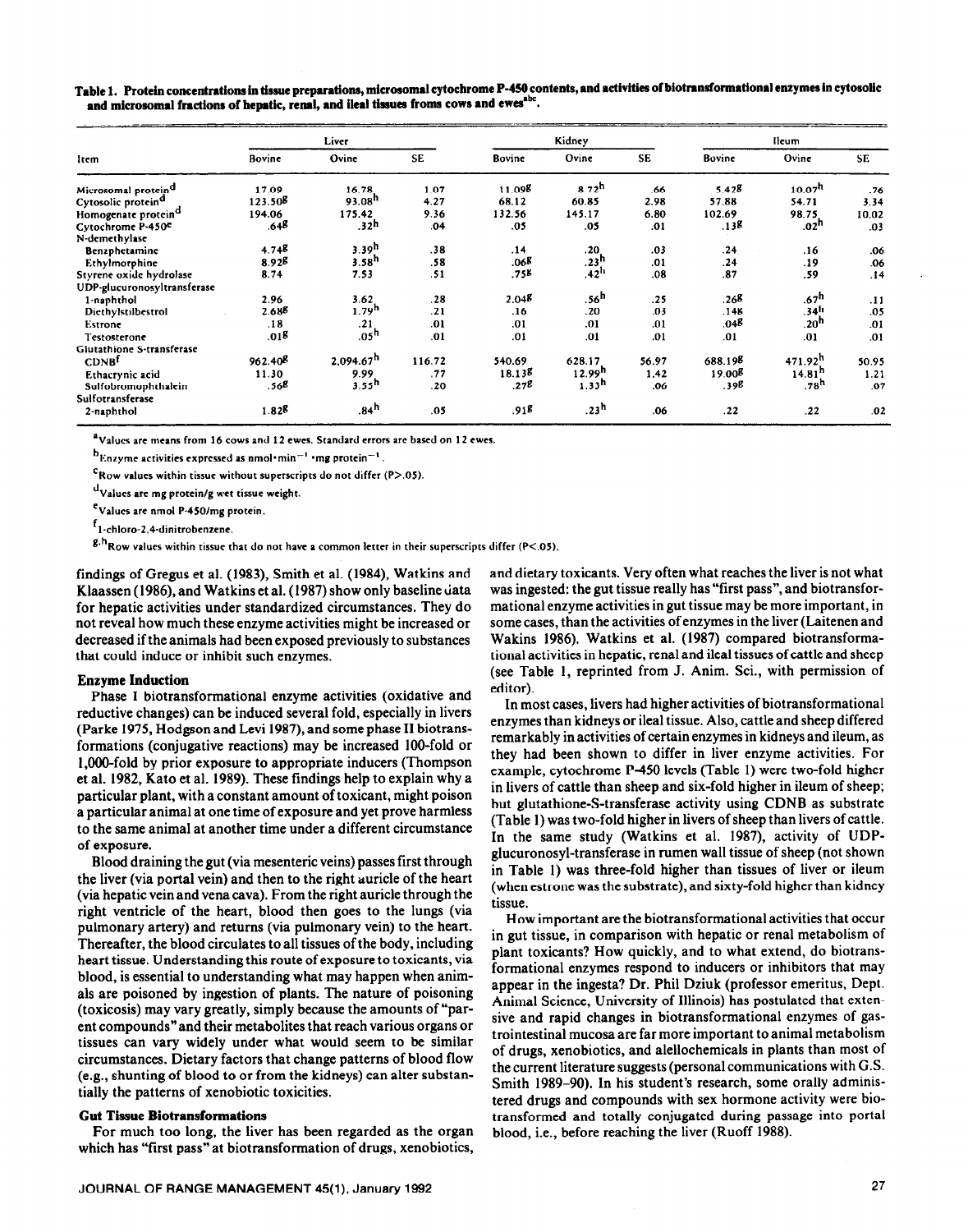#### **Co-substrates of Detoxification**

Phase I biotransformations (oxidative-reductive, hydrolative changes) in tissues make lipophilic plant compounds more watersoluble and, generally, more reactive. Subsequently, they may undergo Phase II biotransformations by which they are conjugated with substances produced endogenously, such as glucuronic acid, glutathione, acetate, glycine, taurine, and sulfate.

These conjugative substances are sometimes called "co-substrates of detoxification" because their reaction productions are usually more rapidly excreted and often less toxic, than the unconjugated compounds. When such "co-substrates of detoxification" are abundant in animal tissues, certain kinds of toxicants can be readily detoxified and thus well tolerated in the diet; but when these co-substrates are deficient in tissues (which can occur by rapid depletion under some circumstances), tolerance of toxicants can be lost or diminished. There are numerous examples in which animals have been depleted of co-substrates of detoxification and thereby made susceptible to poisonous plants that otherwise were tolerated (Cheeke and Shull 1982, Klaassen et al. 1986, Cheeke 1989, Kato et al. 1989). Conversely, there are examples in recent literature whereby co-substrates of detoxification were supplied exogenously (through feed, water, or parenteral administration) and animal tolerances of toxicants were thereby increased remarkably (Klaassen et al. 1986, Cheeke 1989).

## **Toxicity of Plants Depends on Tolerance by Animals**

When an important co-substrate of detoxification is unavailable, for whatever reason, an alternate pathway of metabolism may become dominant and thereby change detoxification into a process yielding metabolites that are more toxic than either the absorbed parent compound(s) or the normally predominant metabolites. Thus, toxicity of an ingested plant may not be determined solely by the amount of toxic substance(s) contained in the plant tissues, or even by the amounts of toxic substances ingested by a particular animal. Rather, toxicity is affected by numerous factors, such as: rates of ingestion; types and rates of microbial transformations in the rumen; rates of gastrointestinal absorption; rates and pathways of biotransformations in gut tissue, liver, and kidney; availability of co-substrates for conjugative biotransformation; and effects of enzyme inducers or inhibitors. Tolerance or intolerance by animals can be subject to considerable changes, and previous management of grazing ruminants may have substantial effects on tolerance of poisonous plants.

*Kochiu scoparia* (L.) Schrad. is a hardy, drought-resistant plant that produces high yields of forage with low requirements for water. Its development as a forage crop for irrigated arid areas has been constrained by occasional livestock poisoning(Sprowls 1981, Kiesling et al. 1984, Smith et al. 1989). To assess nutritive value and possible toxicity of *Kochia scoparia* cultivated with irrigation and grazed as lush forage, scientists in New Mexico allowed cattle to graze the sample plots of kochia in 3 successive years. Toxicosis was observed with each group of cattle that grazed kochia, every year of the study; but toxicosis varied from mild to severe when different groups of cattle grazed at different times, even though the plants were at similar phenological states when grazed (Thilsted et al. 1989). Measurements of presumed toxicants in the plant herbage, such as nitrate, oxalate, and alkaloids (assayed grossly), provided little, if any, index of toxicity. The authors presumed that varied severity of toxicosis (in different groups of cattle grazing the same plot of kochia at different times) was caused by varied concentration of toxicant in the forage grazed. It was a reasonable presumption, and it is typical of such presumptions in many reports about poisonous plants grazed by livestock. But there was no discussion about possible differences in the groups of cattle that grazed these plots (breed, condition, previous diet, earlier management, etc.), which might have influenced animal tolerance of the toxic substance(s) in the forage grazed. More consideration should be given to factors that affect animal tolerance of toxicants.

Typically, agriculturalists have found it expedient to reduce the toxicants in plants that are agronomically important. But occasionally some agronomically important feature is related directly to plant content of substances that impact negatively on animals, so that efforts to improve animal tolerance of toxicants become more important than efforts to reduce plant content of toxicant. A classic example is tall fescue (Festucu *arundinaceu* Schreb), which is cultivated on vast acreages of pastureland and grazed extensively by livestock, despite the fact that animals often perform poorly and sometimes experience overt "fescue toxicosis". The factor that lends agronomic benefits (endophyte infestation) is related to plant content of substances (clavine alkaloids) that impair animal performance and, in extreme cases, cause overt toxicosis. Rather than removal of endophyte from the plants being cultivated, recent effort has been directed toward improving livestock tolerance of endophyte-infested fescue forage. In research by Lipham et al. (1989), cattle grazing endophyte-infested tall fescue were managed with or without oral administration of the drug metoclopramide. Steers given metoclopramide gained favorably (.314 kg/d) while similar, untreated steers gained poorly (. 150 kg/d) and developed signs of toxicosis.

Because kochia toxicosis had been characterized with some features that resemble fescue toxicosis (Rankins and Smith 1991; Rankins et al. 199la,b) metoclopramide treatment was attempted as a way to improve livestock tolerance of toxicants in kochia hay (Rankins et al. 1991c). The effort was unsuccessful, but dosage of metoclopramide may have been improper because activity of metoclopramide, per unit weight, reportedly can vary among **sources and suppliers of this drug** (J.A. Stuedeman and R.D. Jones, USDA-ARS, Watkinsville, Ga.; personal communication to G.S. Smith, 1991). Further efforts in this direction should be dependent on proper characterization of the animal responses to the poisonous plant as ingested (and not merely to a specific toxicant studied independently of other substances in the plant), and the consequent development of specific therapies to enhance animal tolerance.

## **What Determines Toxicity?**

The dose:response relationship is a fundamental principle of toxicology. As the dosage increases, the animal response also increases correspondingly. But the concentration of a substance in a plant may be a poor index of how animals may respond when they ingest **such plants. The amount of plant material consumed is a** general index of "dose", but it is not necessarily a good index of dosage. Even the total amount of toxicant consumed (if such data were available) might not be a good index of dosage. The amount absorbed is a far better index of dosage; but even that may be inadequate to provide predictability of animal response, because rate of absorption (as well as amount) can modify pathways of metabolism, routes, and extent of biotransformation and rates of excretion. All of these factors will modify the amounts of toxicant that reach a particular site of action, where tissue damage or specific toxic effect actually occurs.

In general, the concentration of toxicant that develops in blood after ingestion of a poisonous plant may be regarded as an index of dosage. But even the concentration in blood may not adequately reflect "dosage" at the site of action. In other words, individual animals may vary quite widely in their toxicological response to the same concentration of a specific toxicant in their blood stream. Such circumstances have been **observed in the way cattle and sheep**  are affected by estrogenic substances in clovers. Sheep are more sensitive to these clovers than cattle, and fertility is impaired more severely. Explanation for the difference in species sensitivity was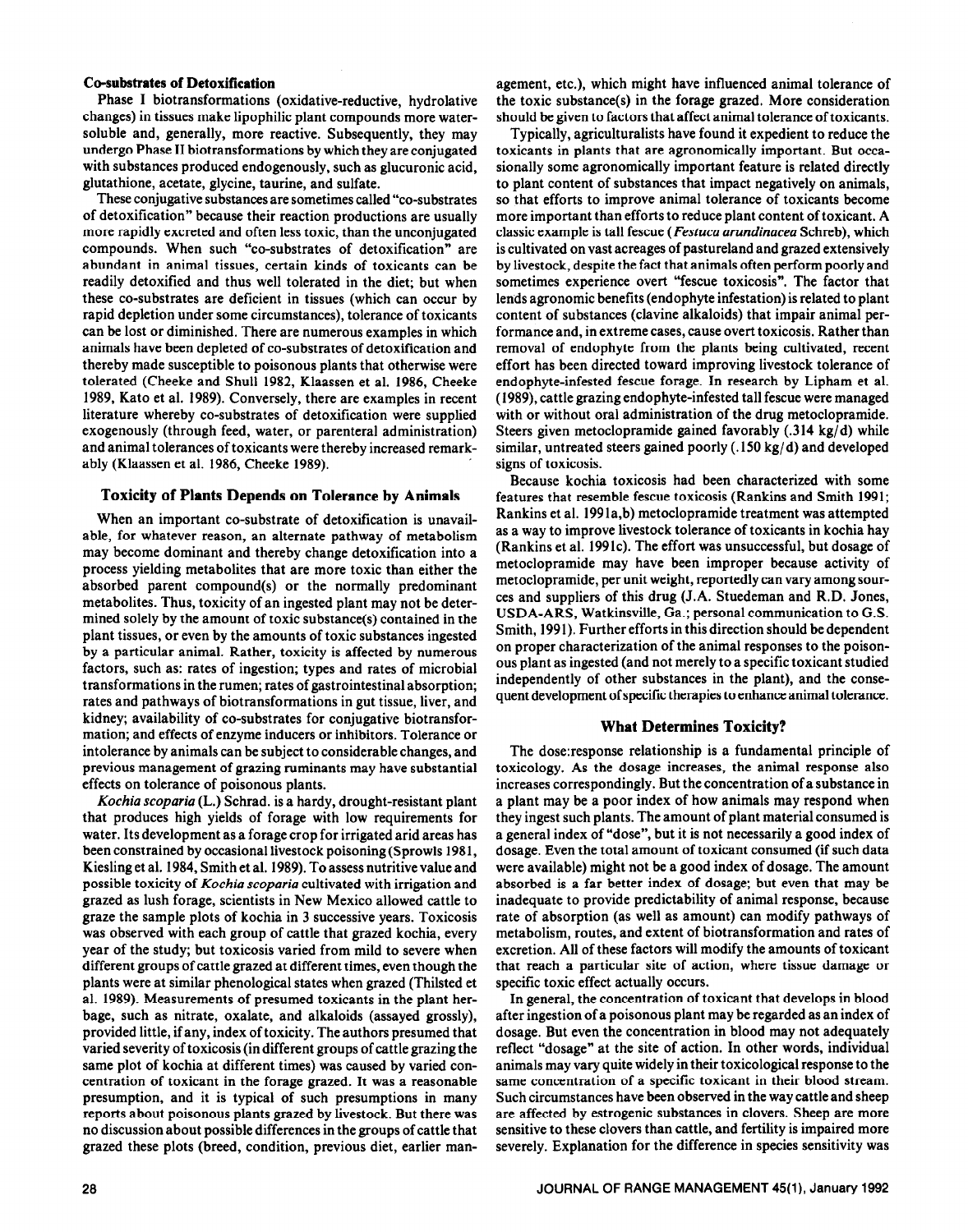sought for several years in terms of microbial metabolism, gut transformation, hepatic biotransformation, etc. Recent studies determined that the active form of plant estrogen (equol) is produced more actively by cows and occurs at higher levels in blood of cows than in blood of sheep eating the same clovers (Lundh 1990; Lundh et al. 1990); yet sheep show greater response to any given concentration of equol in blood than cows do. Such differences in sensitivity (tolerance) of cows versus sheep seem unrelated to principles discussed above, i.e., differences in animal capacities to "toxify" or "detoxify"some particular compound that is absorbed and metabolized. Rather, there seems to be differences in tissue response at the site of action. How can such differences be explained and how could such information be useful in management of livestock exposed to these estrogenic classes?

It seems plausible that some toxicants reach their site of action the way glucose enters cells, and that levels in blood may reflect very poorly how much is being absorbed into cells. In such cases, a high level of toxicant in blood may reflect poor absorption into cells and indirectly, relative tolerance of that toxicant.

There may be some toxicants that affect tissues in ways that are analogous to how diabetes affects humans. Usually diabetes (high blood glucose levels) occurs because there is a lack of insulin to facilitate glucose transport out of blood and into cells; but in some cases of diabetes, blood levels of insulin are normal or even elevated. It is the lack of insulin receptors that cause some cases of diabetes. In a similar (analogous) way, some animals may tolerate toxicants in their blood at levels that would impair animals of another species (or even the same species) simply because they lack appropriate "channels" (or appropriately activated channels) to convey the toxicant from blood to appropriate sites of action. Such would seem to be an explanation for why cows can tolerate higher levels of equol in their blood than sheep (Lundh et al. 1990) without comparably adverse effects on fertility.

Further research is needed not only to identify the toxicants in poisonous plants that affect productivity of livestock but also to characterize the toxicoses, to identify modes of action and pathways of metabolism or biotransformations, and to test protocols of various types that may improve animal tolerances of the compounds that cause plants to be poisonous.

#### **Summary**

The compounds in poisonous plants that cause adversity in ruminants are subject to chemical transformations not only by rumen microbes but also by enzymatic changes in gut mucosa, liver, kidney, and other tissues. Some chemical changes increase toxicity of plant compounds and some cause detoxification. Animal management or treatment protocols may alter rumen microbial toxitications or detoxiflcations. Administration of sequestering agents via feedstuffs or drinking water could diminish gastrointestinal absorption of some toxic plant compounds. Transformations of toxicants at the host tissue level may likewise be altered by induction or inhibition of certain biotransformation enzymes, or by altered availability of co-substrates that may favor one pathway of biotransformation over another.

Although concentration of toxicant in blood is usually a reliable index of dosage in regard to dose:response relationships, some animals may lack sensitivity to toxicants because channels of passage to site of action are missing, nonfunctional or blocked. Understanding such cases might provide additional opportunities for improving animal tolerances of toxicants in poisonous plants.

# **Literature Cited**

**Allison, M.J.,** *A.C.* **Hammond, and R.A. Jones. 1990.** Detection of rumen bacteria that degrade toxic dihydroxypyridine compounds produced from mimosine. Appl. Environ. Microbiol. 56:590-594.

- **Buck, W..B., G.D. Osweiler, and G.A. Van Gelder. 1982.** Clinical and diagnostic veterinary toxicology (2nd Edit). Kendall/ Hunt Publ. CO., Dubuque, la.
- **Caldwell, J., A. Well, and Y. Tanaka. 1989.** Species differences in xenobiotic conjugation. p. 217-224. *In:* R. Kato, R.W. Estabrook and M.N. Cayen (Eds.), Xenobiotic metabolism and disposition (Proc. 2nd lnt. ISSX Meeting, Kobe; 1988). Taylor and Francis, New York.
- **Cheeke, Peter R. (Ed.). 1989.** Toxicants of plant origin. Vol. I, Alkaloids; Vol. Il. Glvcosides: Vol. Ill. Proteins and amino acids: Vol. IV. Phenolics. CRC Press, Inc., Baca Raton, Fla.
- Cheeke, P.R., **and** L.R. **Shull. 1985.** Natural toxicants in feeds and poisonous plants. AVI Publ. Co., Westpoint, Conn.
- **Daniel, S.L., H.M. Cook, P.A. Hartman, and M.J. Allison. 1989.** Enumeration of anaerobic oxalate-degrading bacteria in the ruminal contents of sheep. FEMS Microbiol. Ecol. 62:329-334.
- Freehmd, W.J., and D.H. **Janzen. 1974.** Strategies in herbivory by mammals: the role of plant secondary compounds. Amer. Natur. 108:269-289.
- **Gregus, Z., J.B. Watkins, T.N. Thompson, M.J. Harvey, K. Rozman, and C.D. Klaassen. 1983. Hepatic** phase I and phase II biotransformations in quail and trout: comparison to other species commonly used in toxicity testing. Toxicol. Appl. Pharmacol. 67:430-441.
- **Hatfield, E.E., and G.S. Smith. 1963.** Nitrate and urea in rations of feeder lambs. J. Anim. Sci. 22: 1122 (Abstr.).
- **Hathcock, John N. (Ed.). 1982. Nutritional toxicology, Vol. I. Academic Press, New York.**
- **Hathcock, John N. (Ed.). 1986.** Nutritional toxicology, Vol. Il. Academic Press, New York.
- **Hodgson, Ernest, and Patricia E.** Levi. 1987. Modern toxicology. Elsevier Science Publ. Co., Inc. New York.
- **James, L.F., M.J. Allison, and E.T. Littledike. 1975.** Production and modification of toxic substances in the rumen. **p. 576-590. In:** I.W. McDonald and A.C.I. Warner (Eds.), Digestion and metabolism in the ruminant. Univ. New England Publ. Unit, Armidale, N.S.W., Australia.
- **James, L.F., Michael H. Ralphs, and D.B. Nielsen (Eds.). 1988.** The ecology and economic impact of poisonous plants on livestock production. Westview Press, Boulder, Colo.
- **Kato, R., R.W. Estabrook, and** M.N. **Cayen (Eds.).** 1989. Xenobiotic metabolism and disposition (Proc. 2nd. lnt. ISSX Meeting, Kobe; 1988). Taylor & Francis Ltd, London.
- **Kiesling, H.E., R.E. Kirksey, D.M. Hallford, M.E. Grigsby, and J.P. Thilsted. 1984. Nutritive value and toxicity problems of kochia** for yearling steers. New Mexico Agr. Exp. Sta. Res. Rep. 546.
- **Kingsbury, J.M. 1964. Poisonous plants of the United States and Canada. Prentice-Hall, Englewood Cliffs, N.J.**
- **Klaassen, C.D., Mary 0. Amdur, and J. Doull (Eds.). 1986.** Casarett and Doull's toxicology: The basic science of poisons (3rd Ed.). Macmillan Publ. Co., New York.
- **Laitinen, M., and J. Watkins. 1986.** Mucosal biotransformations (Ch 6, p. 169-185) *In:* K. Rozman and 0. Hanninen (Eds). Gastrointestinal toxicology, Elsevier Science Publ., Amsterdam.
- **Lipham, L.B., F.N. Thompson, J.A. Stuedemann, and J.L. Sartin. 1989.**  Effects of metoclopramide on steers grazing endophyte-infected fescue. J. Anim. Sci. 67:1090-1097.
- **Lundh,** T.J-0.1990. Conjugation of the plant estrogens formononetin and diadzein and their metabolite equal by gastrointestinal epithelium from cattle and sheep. J. Agr. Food **Chem. 38:1013-1016.**
- **Lundh, T.J-O., H. Pettersson, and K. Martinsson. 1990.** Comparison of plant estrogen levels in blood plasma from sheep and cattle after feeding on estrogenic silage. J. Agr. Food **Chem. 38: 1530-1534.**
- **National Research Council. 1973.** Toxicants occurring naturally in foods. Nat. Acad. Sci., Washington, D.C.
- *Oser, B.L.* **1981.** The rat as a model **for human toxicological evaluation. J. Toxicol. Environ. Health 8:521-542.**
- **Parke, D.V. (Ed.). 1975.** Enzyme induction. Plenum Press, London.
- **Rankins, D.L., Jr., and G.S. Smith. 1991. Nutritional and toxicological**  evaluations of kochia hay *(Kochiu scopariu)* **fed to lambs. J. Anim. Sci. 69:2925-2931.**
- **Rankins, D.L., Jr., G.S. Smith, and D.M. Hallford. 1991s.** Altered metabolic hormones, impaired nitrogen retention and hepatotoxicosis in lambs fed *Kochia scopariu* hay. J. Anim. Sci. 69:2932-2940.
- **Rankins, D.L., Jr., G.S. Smith, and D.M. Hallford. 1991b.** Serum constituents and metabolic **hormones in sheep and cattle fed** *Kochiu scopuriu*  hay. J. Anim. Sci. 69:2941-2946.
- Rankins, D.L., Jr., G.S. Smith, and D.M. Hallford. 1991c. Effects of metoclopramide on steers fed *Kochia scoparia* hay. J. Anim. Sci. 69:3699-3705.